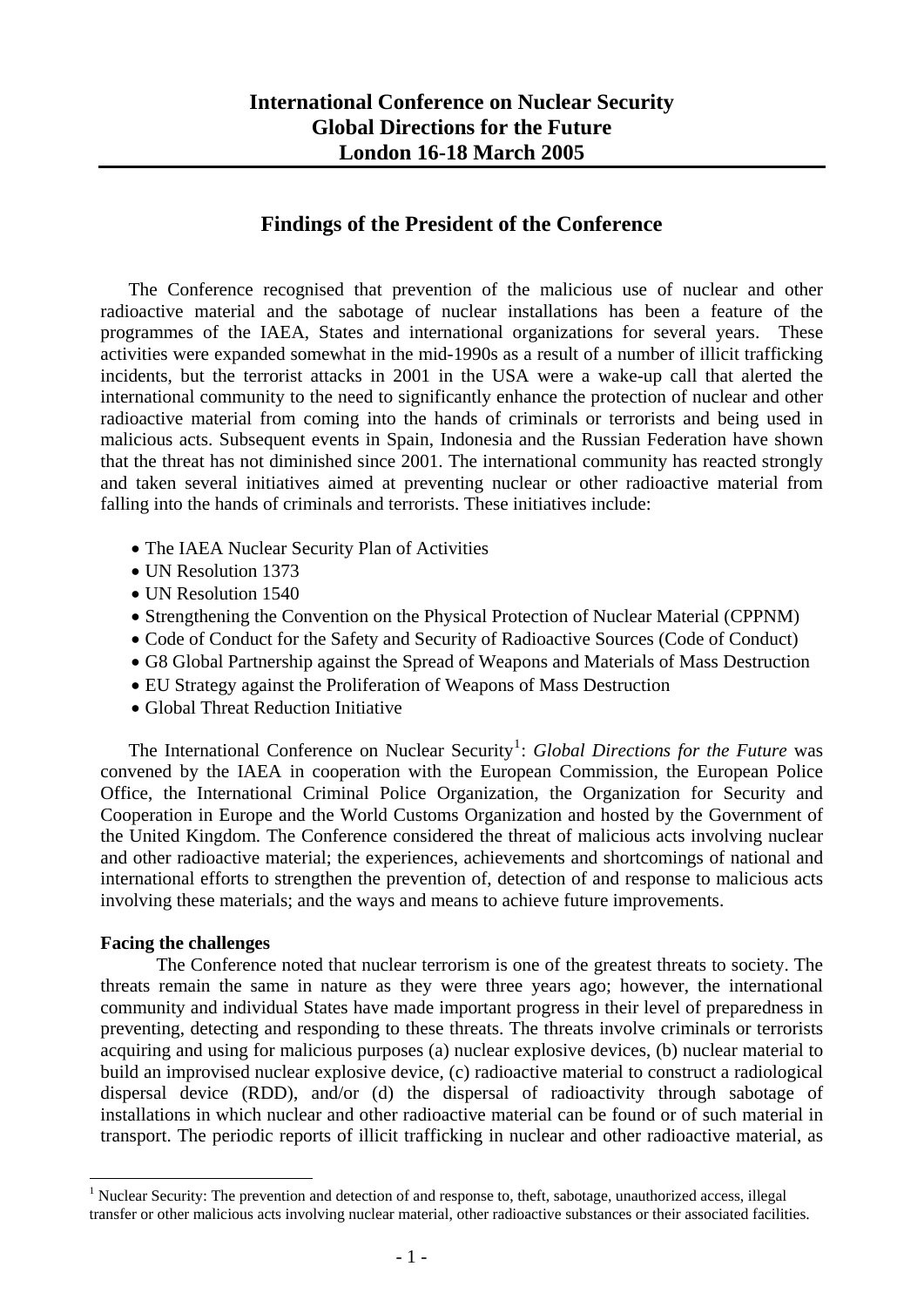well as reports that terrorist organizations have shown interest in obtaining this material, make clear that there is no room for complacency. The political and economic consequences, as well as the health impacts, of a successful malicious use of radioactive material could be devastating. There is a distinct belief that the response to date is not commensurate with the potential consequences from these threats.

In facing these challenges, the Conference recognised that the international community must continue to work to identify specific threats; share and make the best use of the information available about illicit nuclear trafficking and other nuclear security related events; strengthen prevention against such acts; raise the level of awareness of the need for nuclear security among senior officials; and maintain the confidentiality of the sensitive information involved. The relationships and synergies between security, safety and safeguards should be recognized and taken into account in the development of nuclear security programmes.

### **Enhancing the global nuclear security framework**

The Conference noted that instruments that underpin the international nuclear security framework include the CPPNM, the Code of Conduct, other relevant conventions, and safeguards agreements and additional protocols that IAEA Member States conclude with the Agency.

High priority should be given to expeditiously strengthening the CPPNM, which will be discussed at a diplomatic conference to be convened in July 2005. The strengthening of the CPPNM represents a significant step forward for nuclear security. An amended CPPNM can guide the enhancement and updating of the IAEA's existing programmes of assistance to States in the area of nuclear security and in the development of new initiatives. The Conference recognized that consideration should be given to revising INFCIRC/225/Rev. 4 following the conclusion of the CPPNM diplomatic conference. More than 70 States have declared their intention to implement the Code of Conduct. Further discussion of policy and technical issues of relevance for the Code will be held in Bordeaux in June 2005.

Continued and enhanced efforts are needed to provide for the full and effective implementation of the CPPNM and Code of Conduct, facilitated by the establishment of IAEA nuclear security guidelines and recommendations.

#### **Strengthening nuclear security in states**

The conference recognised that while the responsibility for nuclear security rests uniquely with each State, it is of global concern and that international support and cooperation can assist States in their efforts. Through programmes implemented by individual States and by the IAEA, awareness of the measures needed to address nuclear security for all activities involving nuclear or radioactive material has grown significantly over the past three years. In many States steps have been taken towards improving regulatory infrastructure. The physical protection and accountability within many States have been improved. Some States and regions have also begun to establish a second line of defence based on radiation detection at border crossings, as well as to prepare measures for responding to a criminal act or terrorism. These efforts must continue and be strengthened globally.

#### *Priorities for strengthening nuclear security*

Priorities for strengthening nuclear security include: continued efforts to enhance the prevention of terrorist acts; and, the physical protection and accountability of nuclear and other radioactive material, in nuclear and non-nuclear use, storage and transport, throughout the life cycle, in a comprehensive and coherent manner. A graded approach to security should continue to be used under which more stringent controls are applied for material or activities that pose the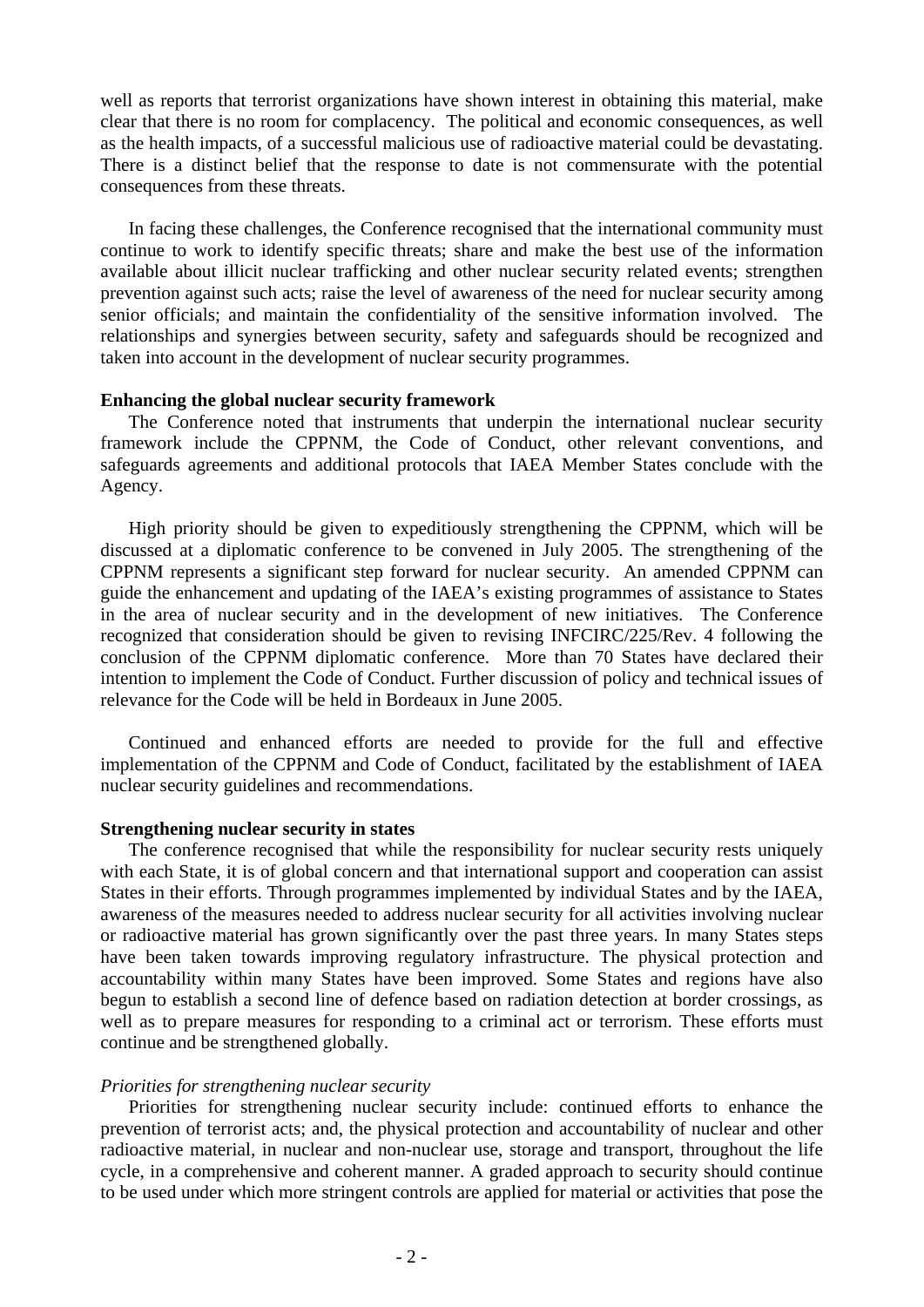highest risk; for example, particular attention should be given to high enriched uranium or plutonium. The work towards developing effective approaches, methodologies and equipment for prevention, detection and response must continue. Each of these aspects has an important contribution to play in developing an effective national nuclear security programme.

### *Sustainability and nuclear security culture*

The fundamental principles of nuclear security include embedding a nuclear security culture throughout the organizations involved. By the coherent implementation of a nuclear security culture, staff remain vigilant of the need to maintain a high level of security. While the concept of a security culture is similar to safety culture, it is recognized that there are substantive differences in the assumptions and principles, which underpin security culture. An effort should be made to assure that the two cultures complement rather than conflict with one another

The long-term sustainability of nuclear security efforts is a primary concern. The investments made in States, through their own efforts and through assistance programmes, must be sustained in order to continue to upgrade or maintain an adequate level of security. While the level of threat may change from time to time, an effective level of nuclear security must be appropriately maintained.

### **Improving regional and international coordination and cooperation**

The Conference recognises that there must be coordination and cooperation at the global, regional and bilateral levels. There is a recognized need to strengthen the coordination of the nuclear security work performed by bilateral cooperation programmes, regional partnerships and the IAEA and other international organizations. Limited resources are available, and coordination is needed to optimize the use of resources. Nuclear security is a matter of global concern; the work should include all countries in all regions, as appropriate and promote sharing of experience and lessons learned. The broader challenges for the international community require new approaches and alliances between nuclear authorities, law enforcement and intelligence authorities and the scientific community.

# **Role of the IAEA in underpinning the global efforts**

The Conference recognised that the IAEA has a leading role in the global efforts to improve the global nuclear security framework and for promoting its implementation. The IAEA should continue and strengthen its services in nuclear security, including flexible and modular international advisory service missions, expert advice, training and, on a prioritized basis, the provision of equipment. A focus should be to enhance the sustainability of nuclear security programmes in Member States.

The conference recognized the value in developing a systematic and structured approach to establishing effective nuclear security in each country. It requested the IAEA to work towards the development of a series of documents outlining and supporting the elements of this system as a matter of importance.

The Conference urged the IAEA to continue its efforts to:

- Support full implementation of the CPPNM and the Code of Conduct.
- Establish a comprehensive set of nuclear security guidelines and recommendations.
- Help States improve their regulatory and technical nuclear security systems.
- Coordinate its efforts with those of other bilateral or multilateral assistance programmes. Integrated nuclear security support plans can be used to ensure this coordination.